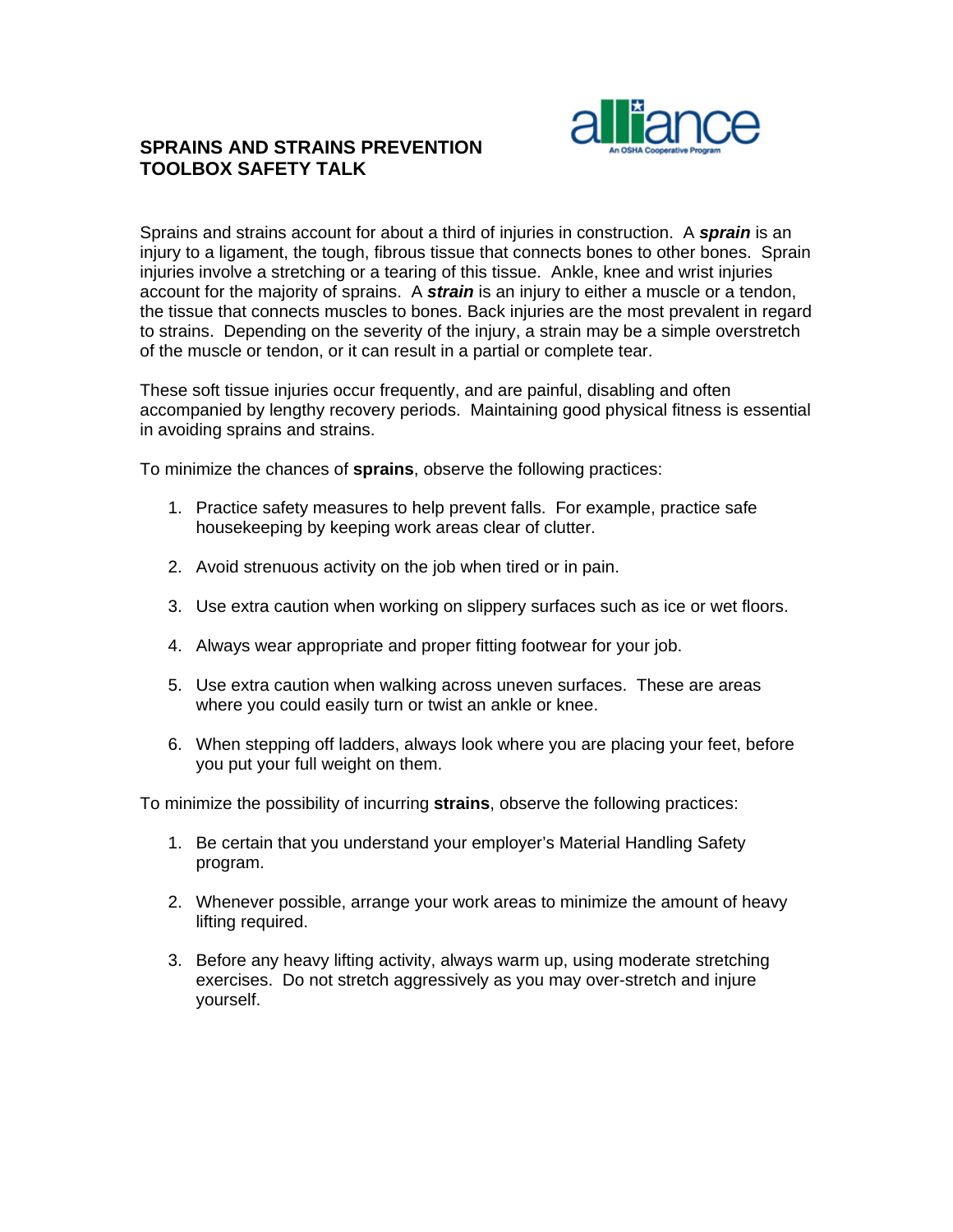4. Always plan the lift. Consider the weight of the object; how far you must carry it and your route of travel. When you approach an object on the floor, try to get an idea of how heavy it may be by moving it with your foot or cautiously lifting it off the ground. If the object is too heavy, seek additional help or use a mechanical lifting device such as a forklift, hand truck or winch.



5. Lift objects in the "power zone". This is the area between mid-thigh and midchest height. Avoid lifting objects outside this zone. Use your best judgment when lifting heavy objects. Do not attempt to lift an object that exceeds your strength, and use extreme caution when lifting objects exceeding 50 lbs.



- 6. Always carry objects close to your body.
- 7. Always lift slowly and smoothly.
- 8. Avoid twisting. Always turn the whole body as one unit when changing direction while carrying a heavy object.
- 9. Move heavy objects by pushing or pulling, whenever possible. Pushing is always preferable.
- 10. Always stand close to the object that you are lifting and be certain that fingers and toes are clear when setting it down.
- 11. Always lift with you legs and not your back.

 a painful sprain or strain. Follow these helpful rules and you will greatly reduce the chance that you will experience